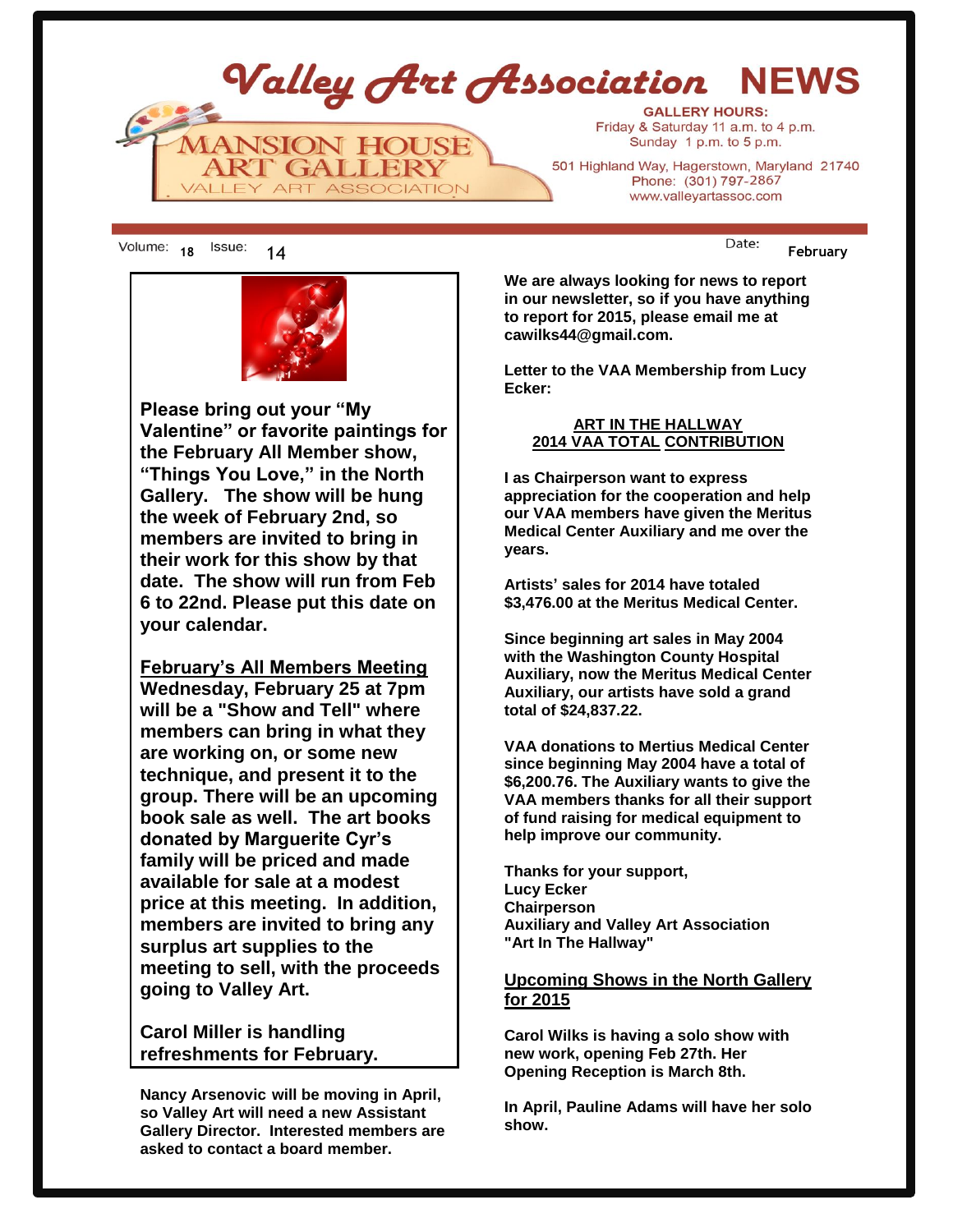**Marjorie Tressler's Inspiration Tuesdays and the Promethians will show in May.** 

**In June, there will be an all member and miniature show in conjunction with the Bluesfest the first weekend in June.** 

**Don't forget to put these dates on your calendar.**

#### **Inspiration Tuesdays**

**Dates: Continuous Day: Tuesday Time: 10am-2pm Location: Mansion House Tuition: Free. Marjorie Tressler is facilitating a weekly painting session in oil, acrylic, watercolor or mixed media for intermediate and advanced painters each Tuesday. These sessions are free and open to all members of the VAA. The artists share ideas, experiences, knowledge and use of materials. There are some critiques, but most of all, inspiration. The artists supply their own materials, still life set-ups and resource photographs, etc. The only requirement is that the artist needs to be selfmotivated and able to work independently. For more information or to sign up, please contact Marjorie at 717-762-6791 or** 

**marjorietressler@comcast.net.**

#### **Wednesday Art Group**

**The Wednesday Art Group invites you to join us. We meet every Wednesday from 10am to 2pm. Bring your lunch and paints, any medium. For more information call Audrey Mentzer at 301- 739-8112 or Ruth Peyton at 304-274-3465.**

#### **Wednesday Night Art Class**

**Beginning January 7, the dates are as follows: Continuous Day: Wednesday 6:30-9pm Location: Mansion House Tuition: \$65 per 6 week session. Marjorie Tressler is teaching a class in both oil and acrylic every Wednesday night except the fourth Wednesday of each month. These classes are for all painting levels. Each student gets individual attention and is encouraged to work on any subject they are interested in and wish to paint. This class is very unique where students are taught in a very friendly, relaxed atmosphere with fun conversations, where everyone is enjoying the experience of creating a** 

**beautiful painting. The only requirement is for students to provide their own materials and come to have fun!! For more information please contact Marjorie at 717-762-6791 or [marjorietressler@comcast.net.](mailto:marjorietressler@comcast.net)**

#### **2015 Dues**

**Annual 2015 Membership Dues of \$25 are now due. Make checks payable and mail to:**

**Donna Smith Treasurer Valley Art Association 501 Highland Way Hagerstown, MD 21740**

**If you have not paid your dues and have questions: Call Donna Smith, 301-797- 8761 or DSmith7119@aol.com.** 



**Bus Trip to the Baltimore Museum of Art and the American Visionary Art Museum with Private Luncheon at Woodberry Kitchen**

**On Wednesday, March 18, 2015, participants will travel by tour bus to the Baltimore Museum of Art, currently celebrating its 100th year. The trip will include an exclusive private luncheon at Woodberry Kitchen. This exciting**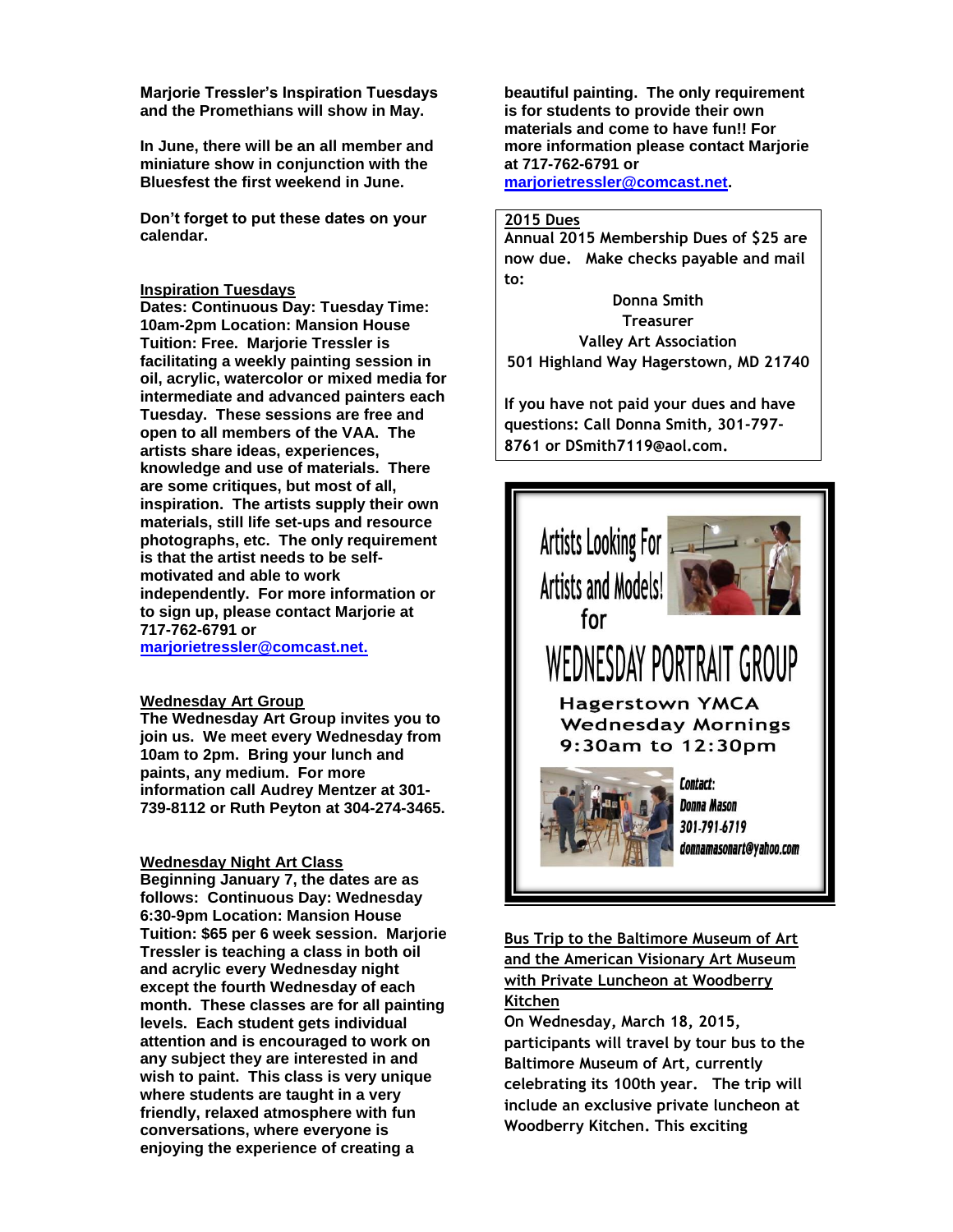**opportunity for art lovers is only available for a limited number of participants. The Baltimore Museum of Art is home to an internationally renowned collection of 19th-century, modern, and contemporary art. Founded in 1914 the museum today has 90,000 works of art—including the extraordinary Cone Collection and the largest holding of works by Henri Matisse in the world. Throughout the Museum, visitors will find an outstanding selection of European and American fine and decorative arts, 15th- through 19thcentury prints and drawings, contemporary art by established and emerging artists, and objects from Africa, Asia, the Ancient Americas, and Pacific Islands. The visit will include a one-hour private, docent-led tour of the Museum. The group will then enjoy a private luncheon. Following lunch, the tour will travel to the American Visionary Art Museum, America's official national museum and education center for intuitive, self-taught artistry. The tour will depart from the Washington County Museum of Fine Arts promptly at 8:00 a.m. on Wednesday, March 18, 2015 and will stop to pick up additional travelers in Frederick, Maryland. Interested travelers from the Gettysburg, Hanover or Chambersburg, Pennsylvania areas may choose to travel to Hagerstown, MD with tour leader, Amy Hunt. The tour is expected to return by 8:00 p.m. Tickets are \$135 and include transportation, museum tours and admissions as well as lunch at Woodberry Kitchen.** 

**To register or for more information about the trip, please contact Donna Rastelli at 301-739-5727. Tickets are nonrefundable and must be paid for in-full upon registration.**

**Wax-Resist Drawing Master Class David Dodge Lewis and Ephraim Rubenstein Saturday, March, 21, 2015 9:00 a.m. - 4:00 p.m. This workshop is offered in conjunction with the exhibition: THE QUICKENING IMAGE: WAX-RESIST DRAWINGS OF DAVID DODGE LEWIS & EPHRAIM RUBENSTEIN January 24–April 12, 2015 Registration deadline: March 1, 2015 Early Bird Registration (until February 15): \$125.00 Regular Registration: \$175.00 Open to artists aged 13 and older The class offers a unique opportunity to learn the drawing techniques seen in The Quickening Image exhibition. Wax-resist drawing is a technique that ranges from dramatic contrasts to expressive gestures. Materials will be provided. Register early to assure a spot; class size is limited to 20 registrants The workshop is an introduction to mixed media, employing standard materials like graphite, ink, charcoal, and Conté. The introduction of wax as a resist allows artists to protect areas from washes between wet and dry applications. Students will be working on 26" x 40" paper, and should bring reference photographs and/or objects to work from that have a broad light-to-dark value range and fairly solid form.**

**Hospice of Washington County will celebrate its 35th year in 2015 with a variety of activities. The organization is again interested in working with local artists to highlight the theme, "Transformations". As plans evolve, we will keep you posted.**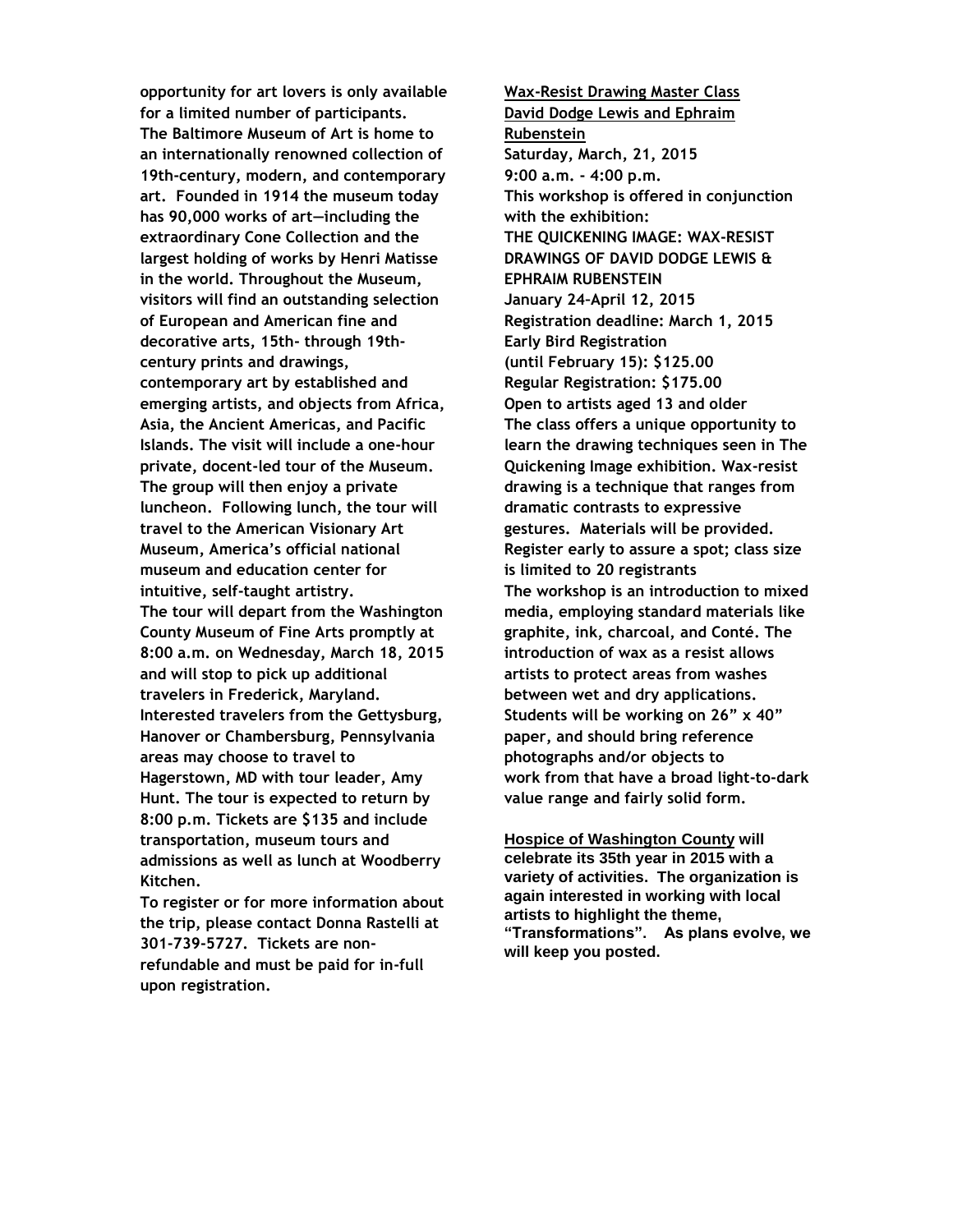|                                |                                       | 2015 Meritus Art In The Hallways Schedule: |  |  |
|--------------------------------|---------------------------------------|--------------------------------------------|--|--|
| <b>FEBRUARY Donna Mason</b>    |                                       |                                            |  |  |
|                                |                                       | <b>MARCH</b> Tamara Hoffman                |  |  |
|                                |                                       | <b>APRIL</b> June Savannanh                |  |  |
|                                | <b>MAY</b>                            | Lucy Ecker                                 |  |  |
|                                |                                       | <b>JUNE</b> Pauline Adams                  |  |  |
|                                | <b>JULY</b> Sue Bell                  |                                            |  |  |
|                                |                                       | <b>AUGUST Marilyn Tracey</b>               |  |  |
|                                | <b>SEPTEMBER</b> Sue Parker           |                                            |  |  |
|                                | <b>OCTOBER Elizabet Stacey-Hurley</b> |                                            |  |  |
| <b>NOVEMBER Eileen Pollock</b> |                                       |                                            |  |  |
|                                |                                       | <b>DECEMBER Bob Wantz</b>                  |  |  |
|                                |                                       |                                            |  |  |

**2015 Chambersburg Art In The Hallways Schedule:**

- **Feb. Shirley Tolaliba**
- **Mar. Charlene Louise**
- **Apr. Noella Miller**
- **May Mona Fickes**
- **Jun. .Ruth Peyton**
- **Jul. Tom Neveil**
- **Aug. Evie Cook**
- **Sept. Virginia Hair**
- **Oct. Lee Mattern**
- **Nov. Bette Rae Gallenger**
- **Dec. Cindy Smith**